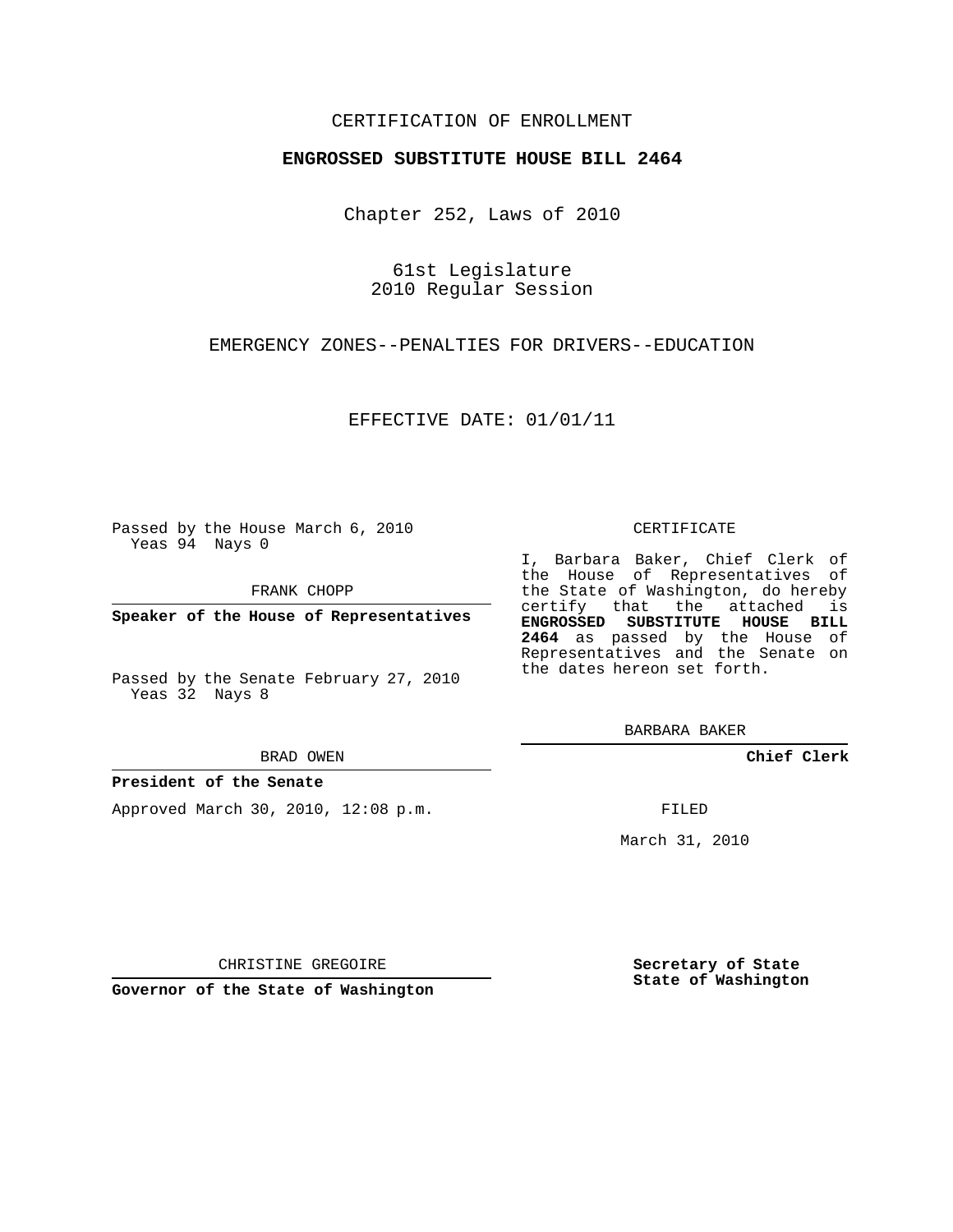# **ENGROSSED SUBSTITUTE HOUSE BILL 2464** \_\_\_\_\_\_\_\_\_\_\_\_\_\_\_\_\_\_\_\_\_\_\_\_\_\_\_\_\_\_\_\_\_\_\_\_\_\_\_\_\_\_\_\_\_

\_\_\_\_\_\_\_\_\_\_\_\_\_\_\_\_\_\_\_\_\_\_\_\_\_\_\_\_\_\_\_\_\_\_\_\_\_\_\_\_\_\_\_\_\_

AS AMENDED BY THE SENATE

Passed Legislature - 2010 Regular Session

## **State of Washington 61st Legislature 2010 Regular Session**

**By** House Transportation (originally sponsored by Representatives Liias, Johnson, O'Brien, Morrell, Maxwell, Sullivan, Simpson, Van De Wege, Kenney, Ericks, and Sells; by request of Washington State Patrol)

READ FIRST TIME 01/19/10.

 AN ACT Relating to approaching certain emergency, roadside assistance, or police vehicles in emergency zones; amending RCW 46.61.212, 46.63.020, 46.20.342, and 46.63.110; creating a new section; prescribing penalties; providing an effective date; and providing an expiration date.

6 BE IT ENACTED BY THE LEGISLATURE OF THE STATE OF WASHINGTON:

 7 **Sec. 1.** RCW 46.61.212 and 2007 c 83 s 1 are each amended to read 8 as follows:

9 (1) The driver of any motor vehicle, upon approaching an emergency zone, which is defined as the adjacent lanes of the roadway two hundred 11 feet before and after (a) a stationary authorized emergency vehicle that is making use of audible and/or visual signals meeting the 13 requirements of RCW 46.37.190, (b) a tow truck that is making use of visual red lights meeting the requirements of RCW 46.37.196, (c) other vehicles providing roadside assistance that are making use of warning lights with three hundred sixty degree visibility, or (d) a police vehicle properly and lawfully displaying a flashing, blinking, or alternating emergency light or lights, shall: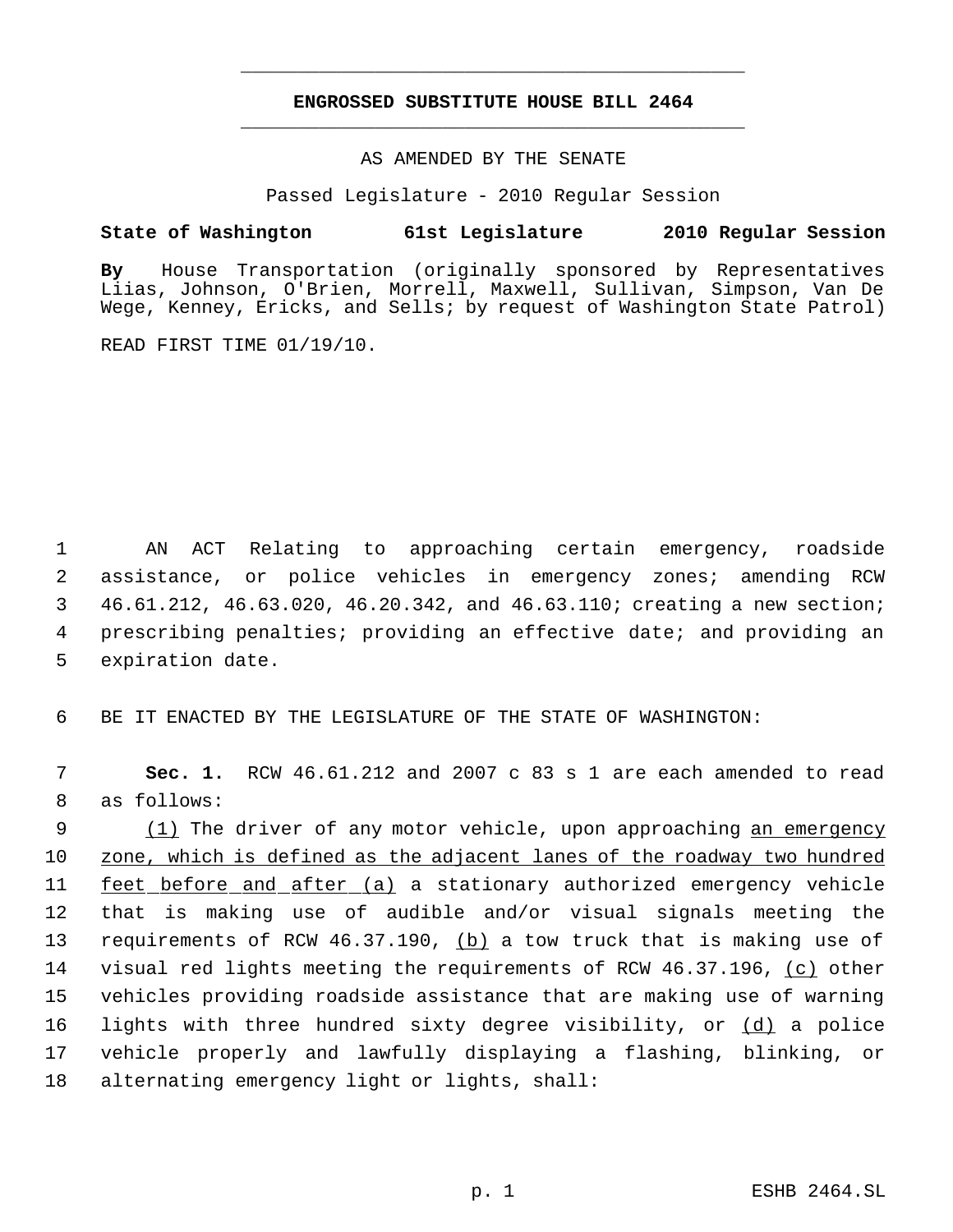$((+1))$   $(i)$  On a highway having four or more lanes, at least two of which are intended for traffic proceeding in the same direction as the approaching vehicle, proceed with caution and, if reasonable, with due regard for safety and traffic conditions, yield the right-of-way by making a lane change or moving away from the lane or shoulder occupied by the stationary authorized emergency vehicle or police vehicle;

 $((+2))$  (ii) On a highway having less than four lanes, proceed with caution, reduce the speed of the vehicle, and, if reasonable, with due regard for safety and traffic conditions, and under the rules of this chapter, yield the right-of-way by passing to the left at a safe distance and simultaneously yield the right-of-way to all vehicles 12 traveling in the proper direction upon the highway; or

13  $((+3))$   $(iii)$  If changing lanes or moving away would be unreasonable or unsafe, proceed with due caution and reduce the speed of the vehicle.

 (2) A person may not drive a vehicle in an emergency zone at a 17 speed greater than the posted speed limit.

18 (3) A person found to be in violation of this section, or any 19 infraction relating to speed restrictions in an emergency zone, must be assessed a monetary penalty equal to twice the penalty assessed under RCW 46.63.110. This penalty may not be waived, reduced, or suspended.

 (4) A person who drives a vehicle in an emergency zone in such a 23 manner as to endanger or be likely to endanger any emergency zone worker or property is guilty of reckless endangerment of emergency zone 25 workers. A violation of this subsection is a gross misdemeanor punishable under chapter 9A.20 RCW.

27 (5) The department shall suspend for sixty days the driver's license, permit to drive, or nonresident driving privilege of a person convicted of reckless endangerment of emergency zone workers.

 NEW SECTION. **Sec. 2.** (1) Within existing resources, the state patrol and the department of transportation shall conduct education and outreach efforts regarding emergency zones, including drivers' obligations in emergency zones and the penalties for violating these obligations, for at least ninety days after the effective date of this act. The education and outreach efforts must include the use of department of transportation variable message signs.

(2) This section expires June 30, 2011.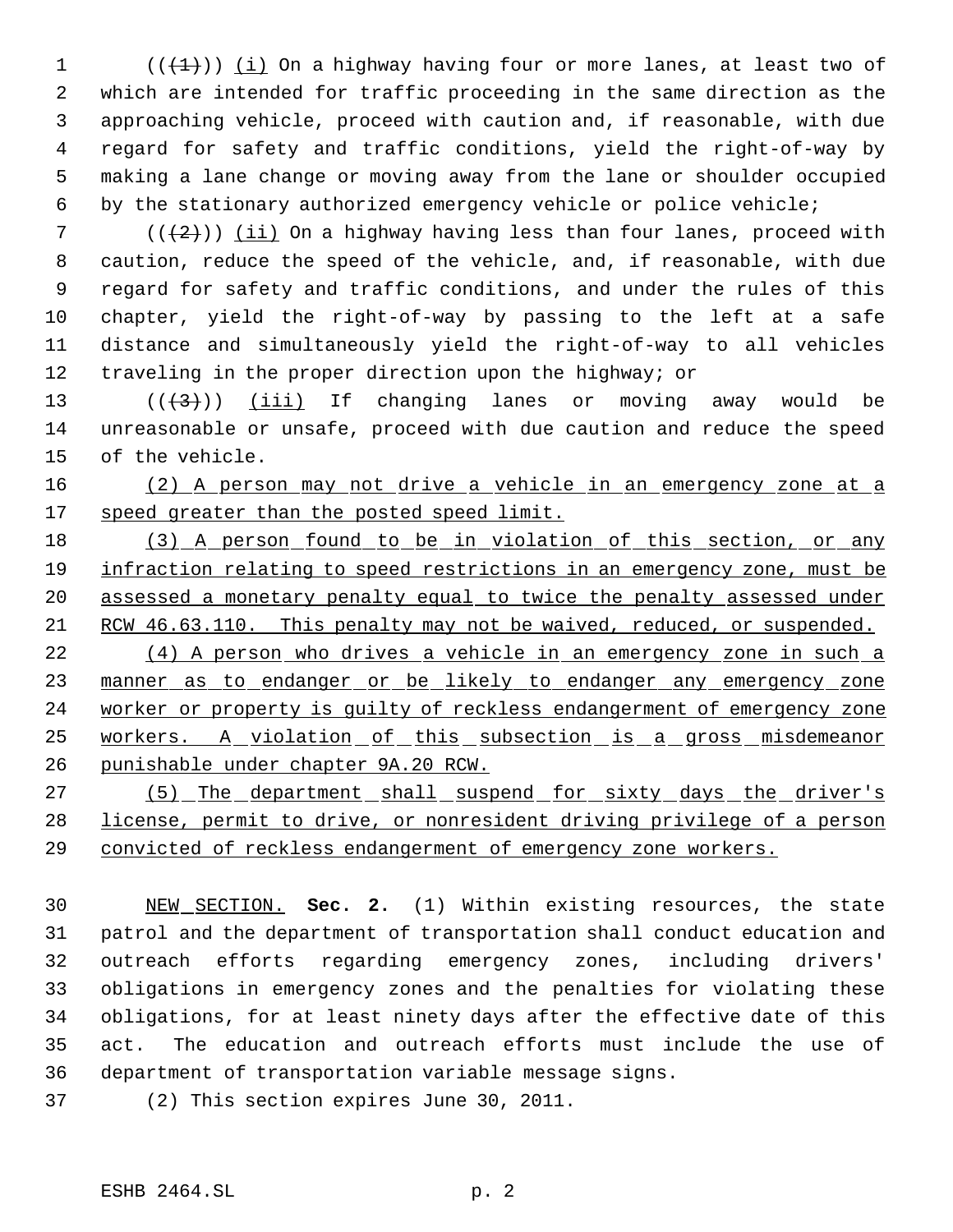**Sec. 3.** RCW 46.63.020 and 2009 c 485 s 6 are each amended to read as follows:

 Failure to perform any act required or the performance of any act prohibited by this title or an equivalent administrative regulation or local law, ordinance, regulation, or resolution relating to traffic including parking, standing, stopping, and pedestrian offenses, is designated as a traffic infraction and may not be classified as a criminal offense, except for an offense contained in the following provisions of this title or a violation of an equivalent administrative regulation or local law, ordinance, regulation, or resolution:

 (1) RCW 46.09.120(2) relating to the operation of a nonhighway vehicle while under the influence of intoxicating liquor or a controlled substance;

(2) RCW 46.09.130 relating to operation of nonhighway vehicles;

 (3) RCW 46.10.090(2) relating to the operation of a snowmobile while under the influence of intoxicating liquor or narcotics or habit-17 forming drugs or in a manner endangering the person of another;

(4) RCW 46.10.130 relating to the operation of snowmobiles;

 (5) Chapter 46.12 RCW relating to certificates of ownership and registration and markings indicating that a vehicle has been destroyed or declared a total loss;

 (6) RCW 46.16.010 relating to the nonpayment of taxes and fees by failure to register a vehicle and falsifying residency when registering a motor vehicle;

 (7) RCW 46.16.011 relating to permitting unauthorized persons to drive;

(8) RCW 46.16.160 relating to vehicle trip permits;

 (9) RCW 46.16.381(2) relating to knowingly providing false information in conjunction with an application for a special placard or license plate for disabled persons' parking;

 (10) RCW 46.20.005 relating to driving without a valid driver's license;

 (11) RCW 46.20.091 relating to false statements regarding a driver's license or instruction permit;

 (12) RCW 46.20.0921 relating to the unlawful possession and use of a driver's license;

 (13) RCW 46.20.342 relating to driving with a suspended or revoked license or status;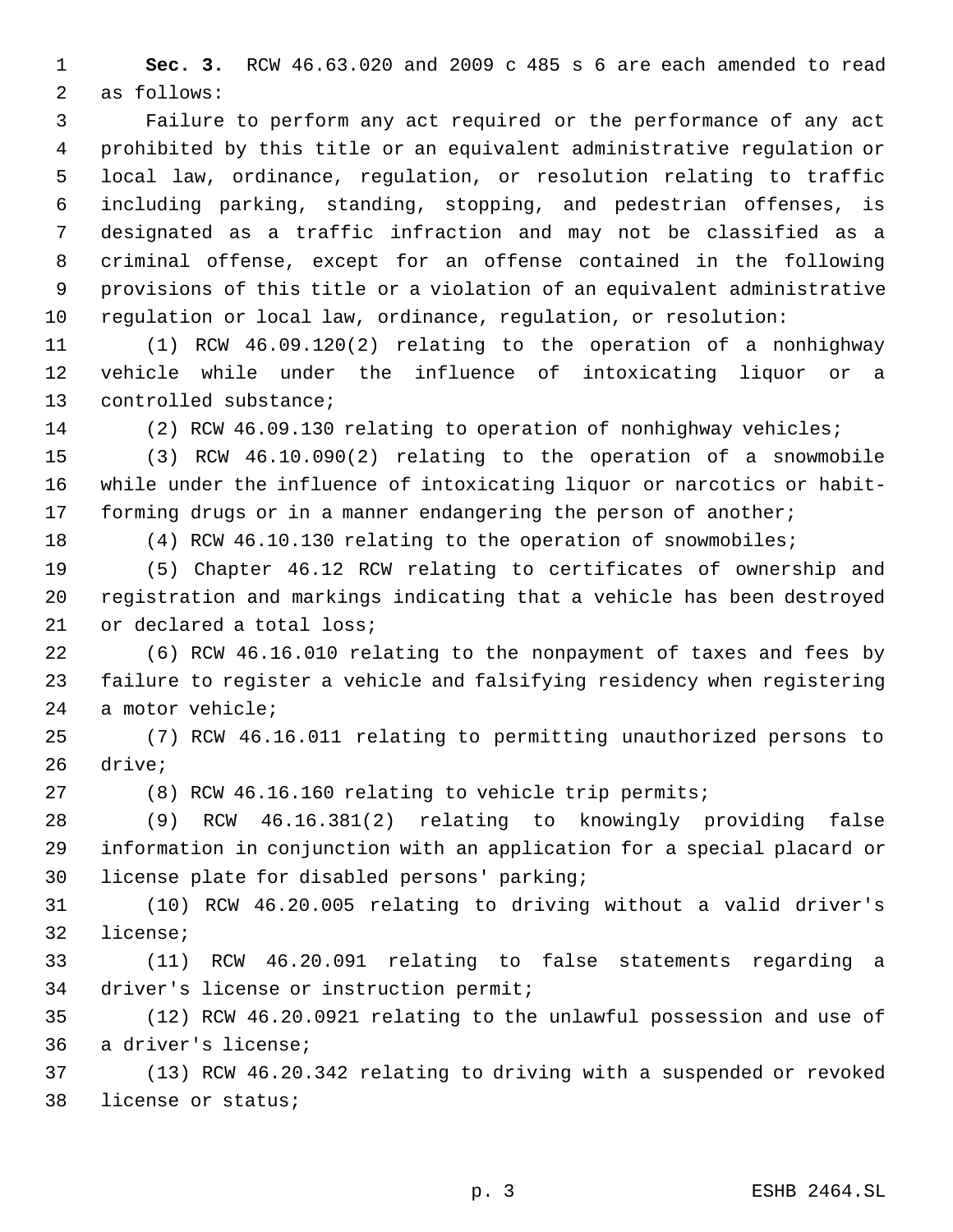(14) RCW 46.20.345 relating to the operation of a motor vehicle with a suspended or revoked license; (15) RCW 46.20.410 relating to the violation of restrictions of an occupational driver's license, temporary restricted driver's license, or ignition interlock driver's license; (16) RCW 46.20.740 relating to operation of a motor vehicle without an ignition interlock device in violation of a license notation that 8 the device is required; (17) RCW 46.20.750 relating to circumventing an ignition interlock device; (18) RCW 46.25.170 relating to commercial driver's licenses; (19) Chapter 46.29 RCW relating to financial responsibility; (20) RCW 46.30.040 relating to providing false evidence of financial responsibility; (21) RCW 46.37.435 relating to wrongful installation of sunscreening material; (22) RCW 46.37.650 relating to the sale, resale, distribution, or installation of a previously deployed air bag; (23) RCW 46.37.671 through 46.37.675 relating to signal preemption devices; (24) RCW 46.44.180 relating to operation of mobile home pilot vehicles; (25) RCW 46.48.175 relating to the transportation of dangerous articles; (26) RCW 46.52.010 relating to duty on striking an unattended car or other property; (27) RCW 46.52.020 relating to duty in case of injury to or death of a person or damage to an attended vehicle; (28) RCW 46.52.090 relating to reports by repairmen, storagemen, and appraisers; (29) RCW 46.52.130 relating to confidentiality of the driving record to be furnished to an insurance company, an employer, and an alcohol/drug assessment or treatment agency; (30) RCW 46.55.020 relating to engaging in the activities of a registered tow truck operator without a registration certificate; (31) RCW 46.55.035 relating to prohibited practices by tow truck operators; (32) RCW 46.55.300 relating to vehicle immobilization;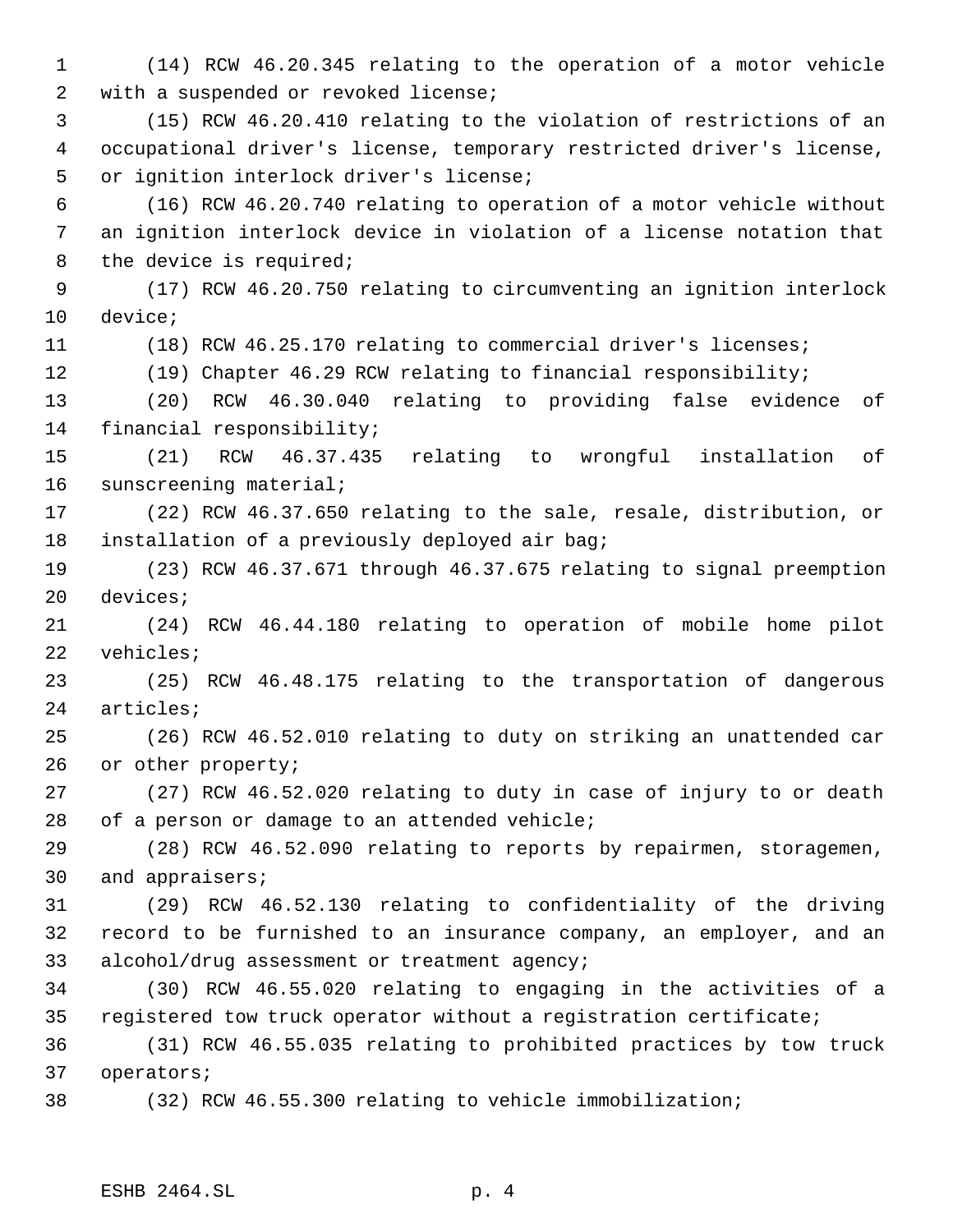(33) RCW 46.61.015 relating to obedience to police officers, flaggers, or firefighters; (34) RCW 46.61.020 relating to refusal to give information to or cooperate with an officer; (35) RCW 46.61.022 relating to failure to stop and give identification to an officer; (36) RCW 46.61.024 relating to attempting to elude pursuing police vehicles; 9 (37) RCW 46.61.212(4) relating to reckless endangerment of 10 emergency zone workers; (38) RCW 46.61.500 relating to reckless driving; 12 (((38))) (39) RCW 46.61.502 and 46.61.504 relating to persons under 13 the influence of intoxicating liquor or drugs; ( $(\overline{39})$ ) (40) RCW 46.61.503 relating to a person under age twenty-15 one driving a motor vehicle after consuming alcohol;  $((+40))$   $(41)$  RCW 46.61.520 relating to vehicular homicide by motor 17 vehicle;  $((41))$  (42) RCW 46.61.522 relating to vehicular assault;  $((+42))$   $(43)$  RCW 46.61.5249 relating to first degree negligent 20 driving;  $((43))$  (44) RCW 46.61.527(4) relating to reckless endangerment of roadway workers;  $((44)$ )  $(45)$  RCW 46.61.530 relating to racing of vehicles on highways;  $((+45))$   $(46)$  RCW 46.61.655(7) (a) and (b) relating to failure to secure a load; ( $(\overline{+46})$ )  $(47)$  RCW 46.61.685 relating to leaving children in an unattended vehicle with the motor running;  $(1, 47)$  ( $(47)$ )) (48) RCW 46.61.740 relating to theft of motor vehicle 30 fuel;  $(1 + 48)$ ) (49) RCW 46.64.010 relating to unlawful cancellation of or attempt to cancel a traffic citation;  $(1+49)$ ) (50) RCW 46.64.048 relating to attempting, aiding, abetting, coercing, and committing crimes; 35 (( $(50)$ )) (51) Chapter 46.65 RCW relating to habitual traffic offenders;  $(1, 51)$  ( $(51)$ ) (52) RCW 46.68.010 relating to false statements made to obtain a refund;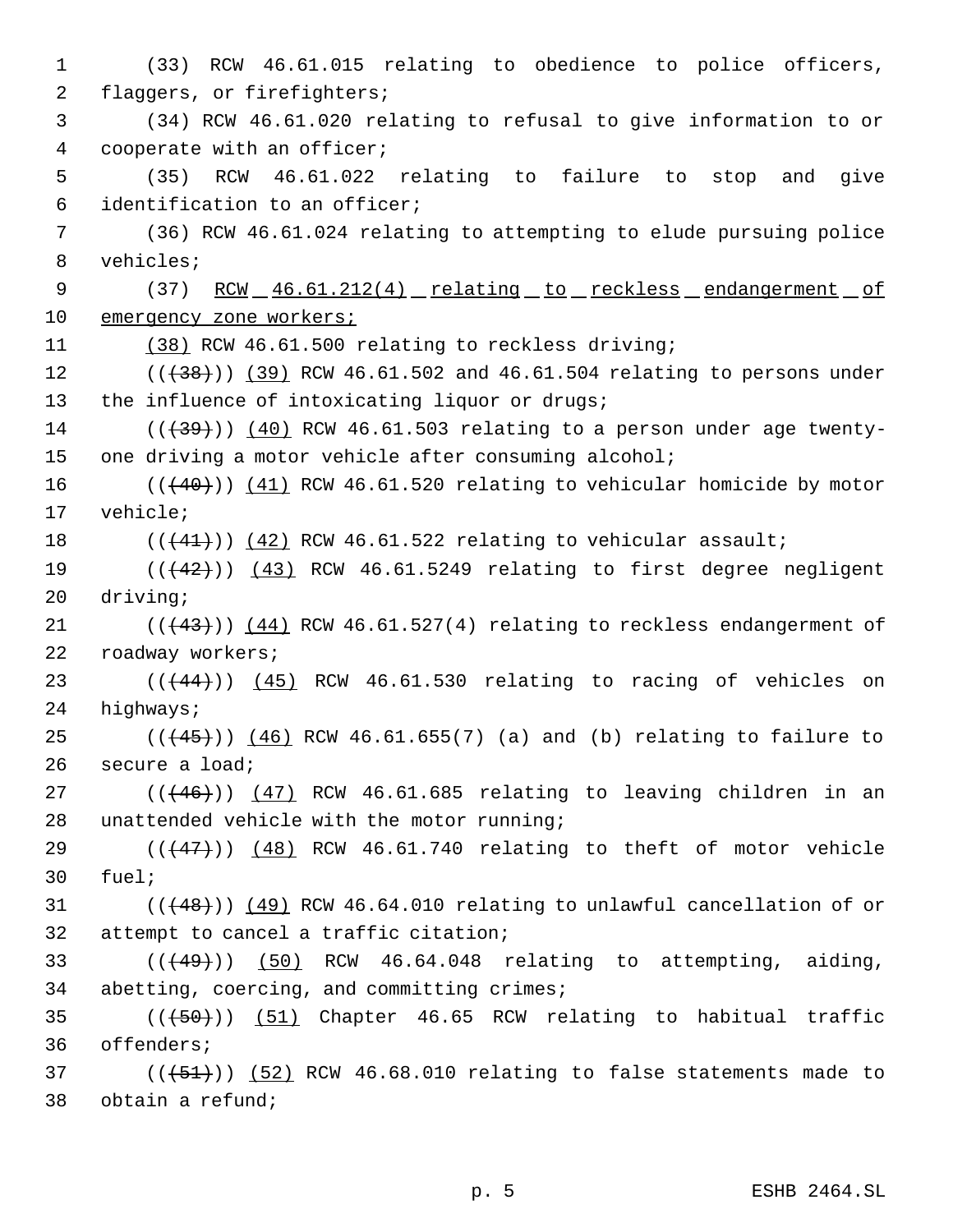$((+52)^{n})$   $(53)$  RCW 46.35.030 relating to recording device information;

3 (( $(53)$ )) (54) Chapter 46.70 RCW relating to unfair motor vehicle business practices, except where that chapter provides for the assessment of monetary penalties of a civil nature;

 $((+54))$  (55) Chapter 46.72 RCW relating to the transportation of passengers in for hire vehicles;

8 (((55))) (56) RCW 46.72A.060 relating to limousine carrier insurance;

10  $((+56))$   $(57)$  RCW 46.72A.070 relating to operation of a limousine without a vehicle certificate;

 $((\text{(+57+)}))$  (58) RCW 46.72A.080 relating to false advertising by a limousine carrier;

14 (( $(58)$ )) (59) Chapter 46.80 RCW relating to motor vehicle wreckers;

15 (( $\left(\frac{59}{10}\right)$  (60) Chapter 46.82 RCW relating to driver's training schools;

17  $((+60))$   $(61)$  RCW 46.87.260 relating to alteration or forgery of a cab card, letter of authority, or other temporary authority issued under chapter 46.87 RCW;

20 (((61)) (62) RCW 46.87.290 relating to operation of an unregistered or unlicensed vehicle under chapter 46.87 RCW.

 **Sec. 4.** RCW 46.20.342 and 2008 c 282 s 4 are each amended to read as follows:

 (1) It is unlawful for any person to drive a motor vehicle in this state while that person is in a suspended or revoked status or when his or her privilege to drive is suspended or revoked in this or any other state. Any person who has a valid Washington driver's license is not guilty of a violation of this section.

 (a) A person found to be an habitual offender under chapter 46.65 RCW, who violates this section while an order of revocation issued under chapter 46.65 RCW prohibiting such operation is in effect, is guilty of driving while license suspended or revoked in the first degree, a gross misdemeanor. Upon the first such conviction, the person shall be punished by imprisonment for not less than ten days. Upon the second conviction, the person shall be punished by imprisonment for not less than ninety days. Upon the third or subsequent conviction, the person shall be punished by imprisonment for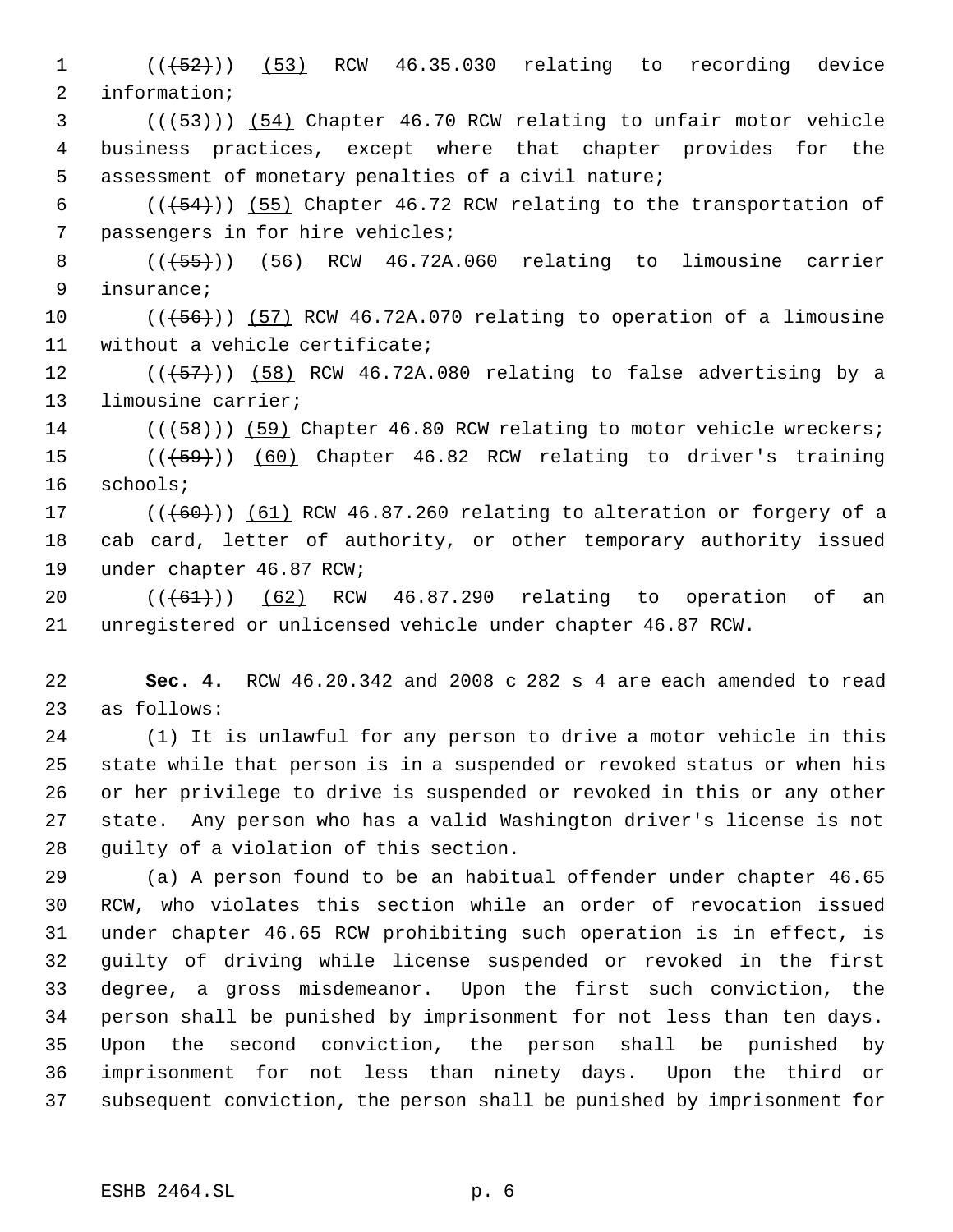not less than one hundred eighty days. If the person is also convicted of the offense defined in RCW 46.61.502 or 46.61.504, when both convictions arise from the same event, the minimum sentence of confinement shall be not less than ninety days. The minimum sentence of confinement required shall not be suspended or deferred. A conviction under this subsection does not prevent a person from petitioning for reinstatement as provided by RCW 46.65.080.

 (b) A person who violates this section while an order of suspension or revocation prohibiting such operation is in effect and while the person is not eligible to reinstate his or her driver's license or driving privilege, other than for a suspension for the reasons described in (c) of this subsection, is guilty of driving while license suspended or revoked in the second degree, a gross misdemeanor. This subsection applies when a person's driver's license or driving privilege has been suspended or revoked by reason of:

 (i) A conviction of a felony in the commission of which a motor vehicle was used;

(ii) A previous conviction under this section;

 (iii) A notice received by the department from a court or diversion unit as provided by RCW 46.20.265, relating to a minor who has committed, or who has entered a diversion unit concerning an offense relating to alcohol, legend drugs, controlled substances, or imitation controlled substances;

 (iv) A conviction of RCW 46.20.410, relating to the violation of restrictions of an occupational driver's license, a temporary restricted driver's license, or an ignition interlock driver's license; (v) A conviction of RCW 46.20.345, relating to the operation of a

motor vehicle with a suspended or revoked license;

 (vi) A conviction of RCW 46.52.020, relating to duty in case of injury to or death of a person or damage to an attended vehicle;

 (vii) A conviction of RCW 46.61.024, relating to attempting to elude pursuing police vehicles;

33 (viii) <u>A conviction of RCW 46.61.212(4), relating to reckless</u> 34 endangerment of emergency zone workers;

35 (ix) A conviction of RCW 46.61.500, relating to reckless driving; 36 ( $(\frac{ix}{})$ ) (x) A conviction of RCW 46.61.502 or 46.61.504, relating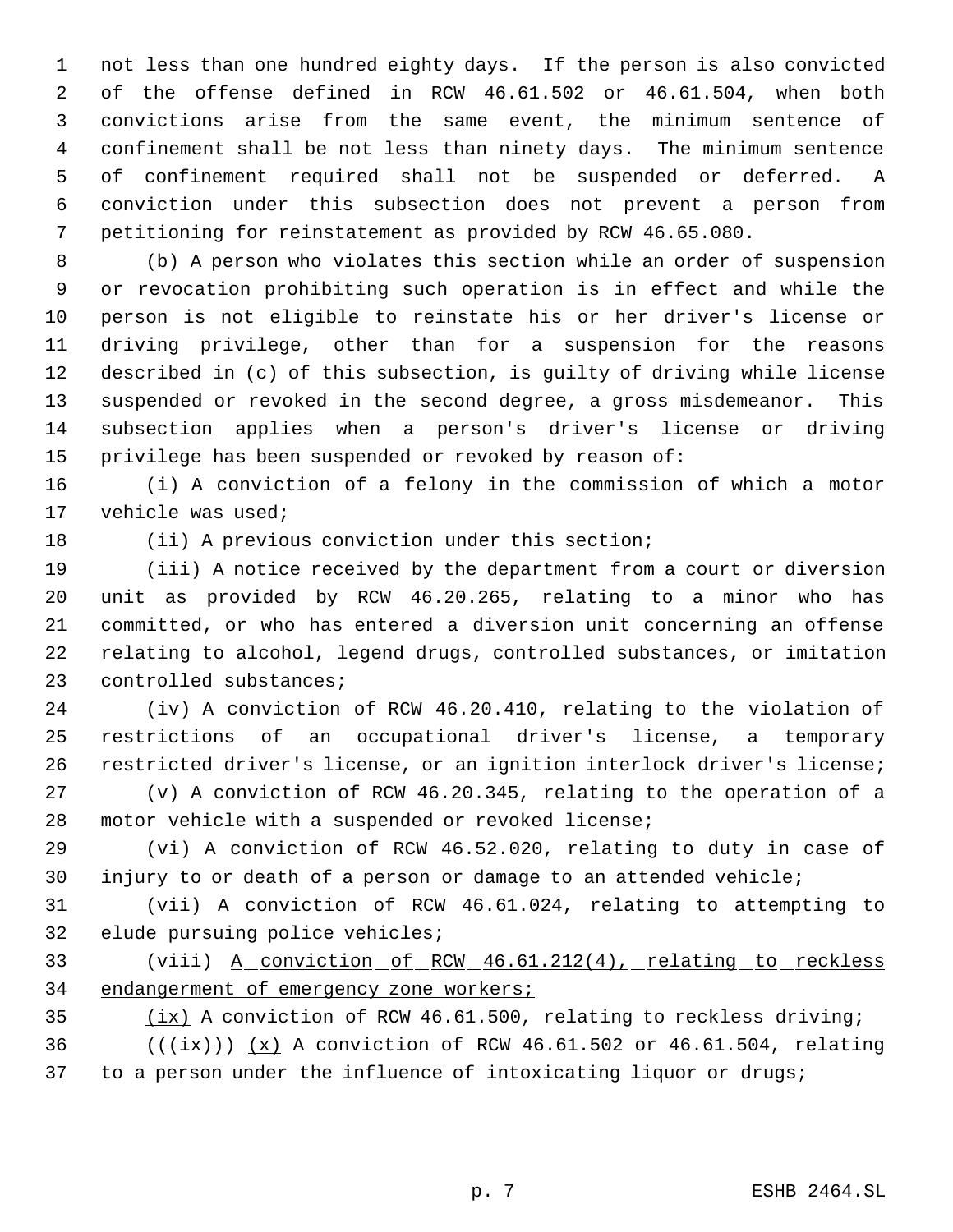$((\{x\})$   $(xi)$  A conviction of RCW 46.61.520, relating to vehicular homicide;

 (( $\overline{(\overline{xi})}$ ))  $\overline{xi}$  A conviction of RCW 46.61.522, relating to vehicular assault;

5  $((\overline{\text{xiii}}))$   $(\overline{\text{xiii}})$  A conviction of RCW 46.61.527(4), relating to reckless endangerment of roadway workers;

7 ( $(\overrightarrow{x\text{+i}})$ ) (xiv) A conviction of RCW 46.61.530, relating to racing 8 of vehicles on highways;

9 ( $(\overleftrightarrow{ixiv})$ )  $(xv)$  A conviction of RCW 46.61.685, relating to leaving children in an unattended vehicle with motor running;

11  $((+x+))$   $(xvi)$  A conviction of RCW 46.61.740, relating to theft of motor vehicle fuel;

13 (( $\overline{(+x\overline{v}i)})$  ( $\overline{xv}i)$  A conviction of RCW 46.64.048, relating to 14 attempting, aiding, abetting, coercing, and committing crimes;

15 ( $(\overline{+x\text{v}i})$ )  $(x\text{v}i\text{i})$  An administrative action taken by the department under chapter 46.20 RCW; or

 $((\text{+xviii}))$   $(\text{xix})$  A conviction of a local law, ordinance, regulation, or resolution of a political subdivision of this state, the federal government, or any other state, of an offense substantially similar to a violation included in this subsection.

 (c) A person who violates this section when his or her driver's license or driving privilege is, at the time of the violation, suspended or revoked solely because (i) the person must furnish proof of satisfactory progress in a required alcoholism or drug treatment program, (ii) the person must furnish proof of financial responsibility for the future as provided by chapter 46.29 RCW, (iii) the person has failed to comply with the provisions of chapter 46.29 RCW relating to uninsured accidents, (iv) the person has failed to respond to a notice of traffic infraction, failed to appear at a requested hearing, violated a written promise to appear in court, or has failed to comply with the terms of a notice of traffic infraction or citation, as provided in RCW 46.20.289, (v) the person has committed an offense in another state that, if committed in this state, would not be grounds for the suspension or revocation of the person's driver's license, (vi) the person has been suspended or revoked by reason of one or more of the items listed in (b) of this subsection, but was eligible to reinstate his or her driver's license or driving privilege at the time of the violation, or (vii) the person has received traffic citations or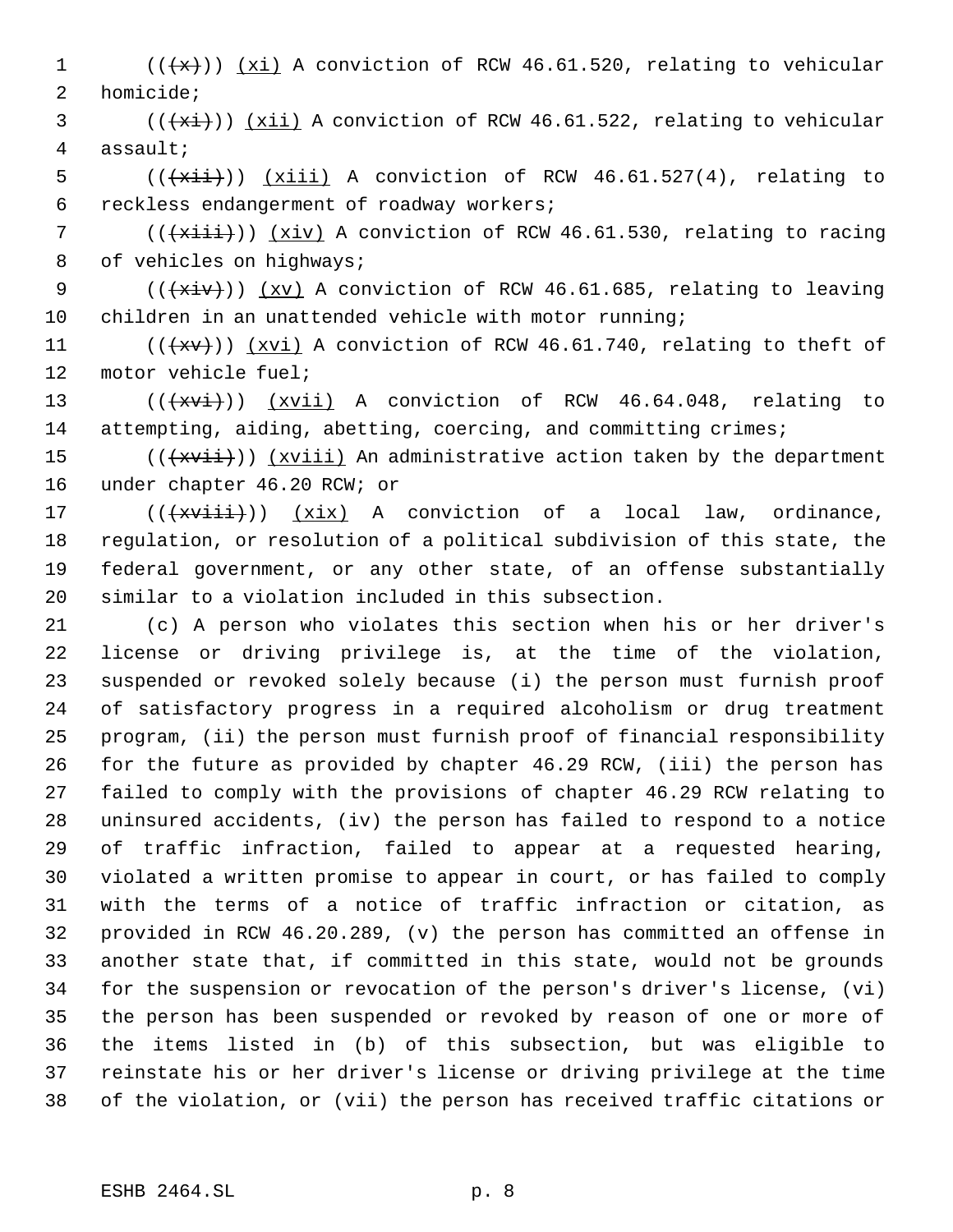notices of traffic infraction that have resulted in a suspension under RCW 46.20.267 relating to intermediate drivers' licenses, or any 3 combination of  $(c)(i)$  through (vii) of this subsection, is guilty of driving while license suspended or revoked in the third degree, a misdemeanor.

 (2) Upon receiving a record of conviction of any person or upon receiving an order by any juvenile court or any duly authorized court officer of the conviction of any juvenile under this section, the department shall:

 (a) For a conviction of driving while suspended or revoked in the first degree, as provided by subsection (1)(a) of this section, extend the period of administrative revocation imposed under chapter 46.65 RCW for an additional period of one year from and after the date the person would otherwise have been entitled to apply for a new license or have his or her driving privilege restored; or

 (b) For a conviction of driving while suspended or revoked in the second degree, as provided by subsection (1)(b) of this section, not issue a new license or restore the driving privilege for an additional period of one year from and after the date the person would otherwise have been entitled to apply for a new license or have his or her driving privilege restored; or

 (c) Not extend the period of suspension or revocation if the conviction was under subsection (1)(c) of this section. If the conviction was under subsection (1)(a) or (b) of this section and the court recommends against the extension and the convicted person has obtained a valid driver's license, the period of suspension or revocation shall not be extended.

 **Sec. 5.** RCW 46.63.110 and 2009 c 479 s 39 are each amended to read as follows:

 (1) A person found to have committed a traffic infraction shall be assessed a monetary penalty. No penalty may exceed two hundred and fifty dollars for each offense unless authorized by this chapter or title.

 (2) The monetary penalty for a violation of (a) RCW 46.55.105(2) is two hundred fifty dollars for each offense; (b) RCW 46.61.210(1) is five hundred dollars for each offense. No penalty assessed under this subsection (2) may be reduced.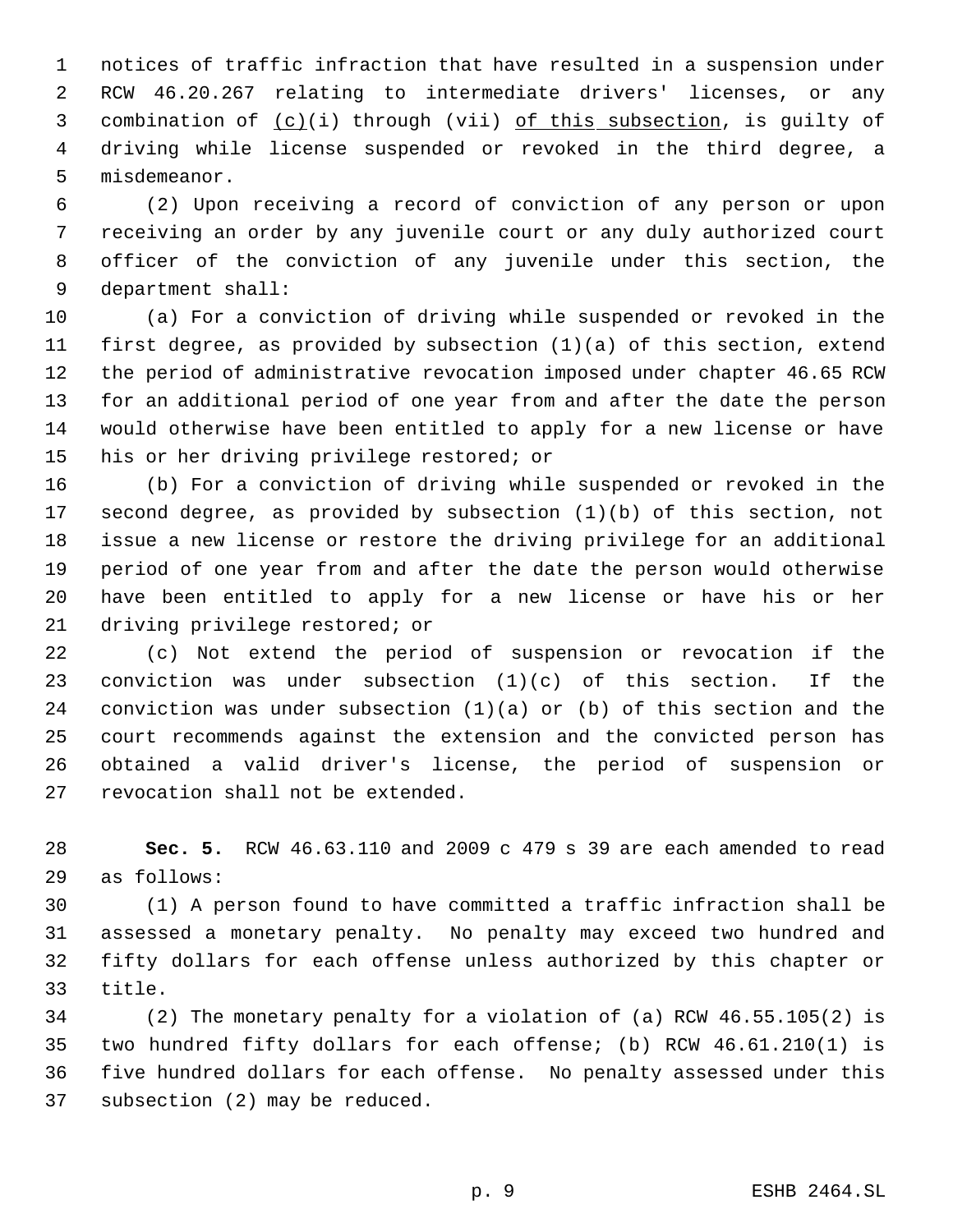(3) The supreme court shall prescribe by rule a schedule of monetary penalties for designated traffic infractions. This rule shall also specify the conditions under which local courts may exercise discretion in assessing fines and penalties for traffic infractions. The legislature respectfully requests the supreme court to adjust this schedule every two years for inflation.

 (4) There shall be a penalty of twenty-five dollars for failure to respond to a notice of traffic infraction except where the infraction relates to parking as defined by local law, ordinance, regulation, or resolution or failure to pay a monetary penalty imposed pursuant to this chapter. A local legislative body may set a monetary penalty not to exceed twenty-five dollars for failure to respond to a notice of traffic infraction relating to parking as defined by local law, ordinance, regulation, or resolution. The local court, whether a municipal, police, or district court, shall impose the monetary penalty set by the local legislative body.

 (5) Monetary penalties provided for in chapter 46.70 RCW which are civil in nature and penalties which may be assessed for violations of chapter 46.44 RCW relating to size, weight, and load of motor vehicles are not subject to the limitation on the amount of monetary penalties which may be imposed pursuant to this chapter.

 (6) Whenever a monetary penalty, fee, cost, assessment, or other monetary obligation is imposed by a court under this chapter it is immediately payable. If the court determines, in its discretion, that a person is not able to pay a monetary obligation in full, and not more than one year has passed since the later of July 1, 2005, or the date the monetary obligation initially became due and payable, the court shall enter into a payment plan with the person, unless the person has previously been granted a payment plan with respect to the same monetary obligation, or unless the person is in noncompliance of any existing or prior payment plan, in which case the court may, at its discretion, implement a payment plan. If the court has notified the department that the person has failed to pay or comply and the person has subsequently entered into a payment plan and made an initial payment, the court shall notify the department that the infraction has been adjudicated, and the department shall rescind any suspension of the person's driver's license or driver's privilege based on failure to respond to that infraction. "Payment plan," as used in this section,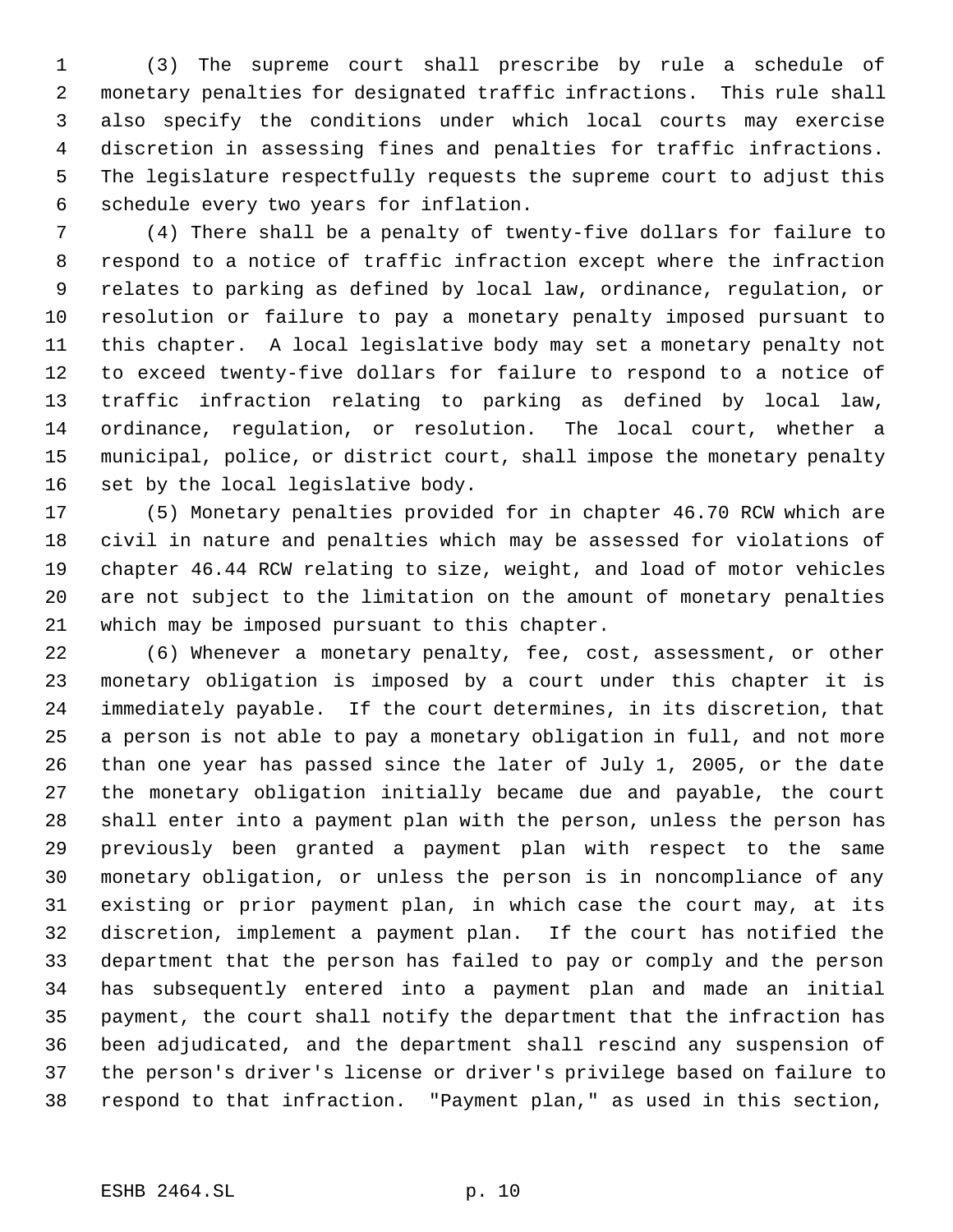means a plan that requires reasonable payments based on the financial ability of the person to pay. The person may voluntarily pay an amount at any time in addition to the payments required under the payment plan.

 (a) If a payment required to be made under the payment plan is delinquent or the person fails to complete a community restitution program on or before the time established under the payment plan, unless the court determines good cause therefor and adjusts the payment plan or the community restitution plan accordingly, the court shall notify the department of the person's failure to meet the conditions of the plan, and the department shall suspend the person's driver's license or driving privilege until all monetary obligations, including those imposed under subsections (3) and (4) of this section, have been paid, and court authorized community restitution has been completed, or until the department has been notified that the court has entered into a new time payment or community restitution agreement with the person.

 (b) If a person has not entered into a payment plan with the court and has not paid the monetary obligation in full on or before the time established for payment, the court shall notify the department of the delinquency. The department shall suspend the person's driver's license or driving privilege until all monetary obligations have been paid, including those imposed under subsections (3) and (4) of this section, or until the person has entered into a payment plan under this section.

 (c) If the payment plan is to be administered by the court, the court may assess the person a reasonable administrative fee to be wholly retained by the city or county with jurisdiction. The administrative fee shall not exceed ten dollars per infraction or twenty-five dollars per payment plan, whichever is less.

 (d) Nothing in this section precludes a court from contracting with outside entities to administer its payment plan system. When outside entities are used for the administration of a payment plan, the court may assess the person a reasonable fee for such administrative services, which fee may be calculated on a periodic, percentage, or other basis.

 (e) If a court authorized community restitution program for offenders is available in the jurisdiction, the court may allow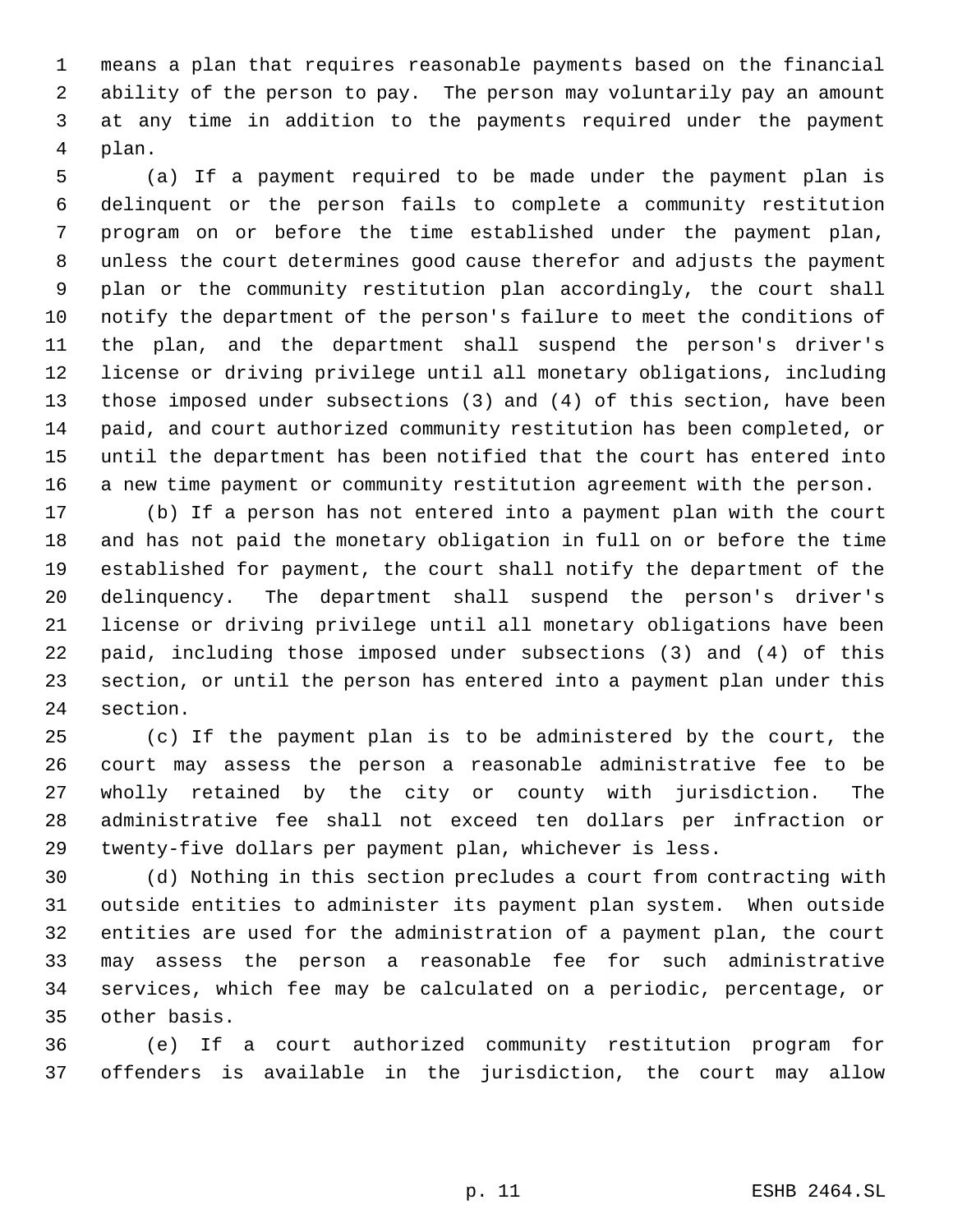conversion of all or part of the monetary obligations due under this section to court authorized community restitution in lieu of time payments if the person is unable to make reasonable time payments.

 (7) In addition to any other penalties imposed under this section and not subject to the limitation of subsection (1) of this section, a person found to have committed a traffic infraction shall be assessed:

 (a) A fee of five dollars per infraction. Under no circumstances shall this fee be reduced or waived. Revenue from this fee shall be forwarded to the state treasurer for deposit in the emergency medical services and trauma care system trust account under RCW 70.168.040;

 (b) A fee of ten dollars per infraction. Under no circumstances shall this fee be reduced or waived. Revenue from this fee shall be forwarded to the state treasurer for deposit in the Washington auto 14 theft prevention authority account; and

 (c) A fee of two dollars per infraction. Revenue from this fee shall be forwarded to the state treasurer for deposit in the traumatic brain injury account established in RCW 74.31.060.

 (8)(a) In addition to any other penalties imposed under this section and not subject to the limitation of subsection (1) of this section, a person found to have committed a traffic infraction other 21 than of RCW 46.61.527 or 46.61.212 shall be assessed an additional penalty of twenty dollars. The court may not reduce, waive, or suspend the additional penalty unless the court finds the offender to be indigent. If a court authorized community restitution program for offenders is available in the jurisdiction, the court shall allow offenders to offset all or a part of the penalty due under this subsection (8) by participation in the court authorized community restitution program.

 (b) Eight dollars and fifty cents of the additional penalty under (a) of this subsection shall be remitted to the state treasurer. The remaining revenue from the additional penalty must be remitted under chapters 2.08, 3.46, 3.50, 3.62, 10.82, and 35.20 RCW. Money remitted under this subsection to the state treasurer must be deposited in the state general fund. The balance of the revenue received by the county or city treasurer under this subsection must be deposited into the county or city current expense fund. Moneys retained by the city or county under this subsection shall constitute reimbursement for any liabilities under RCW 43.135.060.